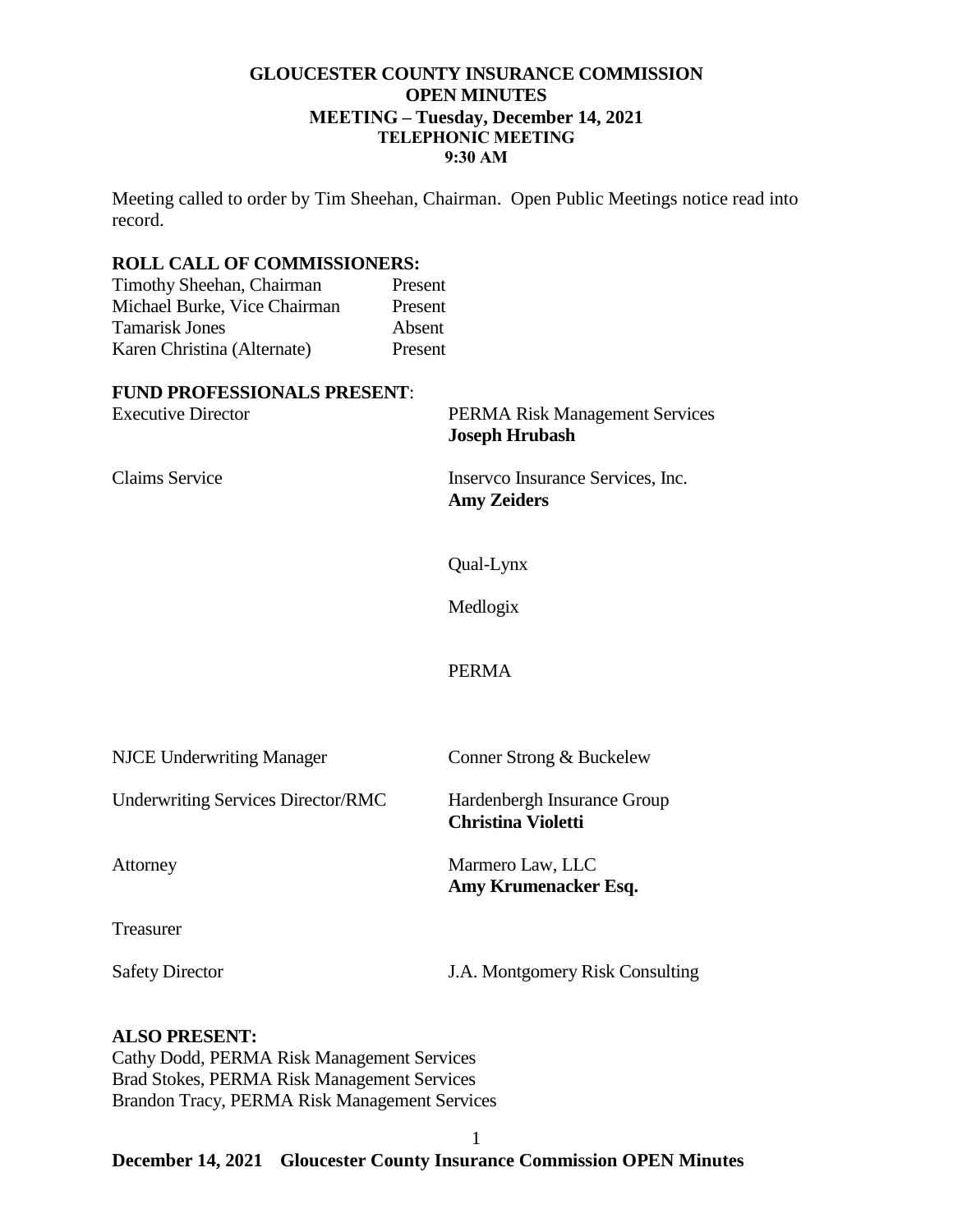**EXECUTIVE DIRECTOR REPORT**: Executive Director advised his report was included in the agenda.

**RFP'S FOR PROFESSIONAL SERVICES:** Executive Director reported the Fund Office prepared Request for Proposals for the positions of Actuary, Auditor, Defense Panel, Nurse Case Manager, Commission Attorney, Third Party Administrators, Managed Care Services, Risk Management Consultant, Underwriting Services Director and Executive Director. Executive Director advised the responses were due on November 16, 2021. Executive Director referred to a copy of a summary of the vendors who responded to the RFP which was included in the agenda. Executive Director said all responses were reviewed and evaluated by the Commissioners. Executive Director advised recommendations would be rendered at this meeting and resolutions for the appointments would be presented at the January meeting. Chair Sheehan advised all of the responses were reviewed and scored by the Commissioners. Executive Director indicated he would read off the 3 motions and then we could take a vote. Executive Director advised the Commissioners would need to indicate who their choice was for the third resolution as there was competition.

#### **MOTION TO APPROVE A ONE YEAR APPOINTMENT FOR THE VENDORS LISTED BELOW EFFECTIVE JANUARY 1, 2022**

| Actuary<br>$\bullet$<br>Auditor<br>$\bullet$<br><b>Commission Attorney</b><br>٠ | The Actuarial Advantage<br><b>Bowman &amp; Company, LLP</b><br>Marmero Law, LLC                                                                                  |
|---------------------------------------------------------------------------------|------------------------------------------------------------------------------------------------------------------------------------------------------------------|
| <b>Nurse Case Manager</b><br>$\bullet$                                          | Susan Schaefer, LLC<br><u>Medlogix</u>                                                                                                                           |
| Defense Panel<br>$\bullet$                                                      | Madden & Madden<br>Parker McCay<br>Chance & McCann<br>Capehart Scatchard-WC-Higbee<br>Capehart Scatchard - Liab - Corea<br>Brown & Connery, LLP<br>John A. Alice |
| Motion:<br>Second:<br><b>Roll Call Vote:</b>                                    | <b>Commissioner Burke</b><br>Commissioner Christina<br>Unanimous                                                                                                 |
|                                                                                 | <b>MOTION TO APPROVE A THREE YEAR APPOINTMENT FOR</b><br>THE VENDORS LISTED BELOW EFFECTIVE JANUARY 1, 2022                                                      |

| • Risk Management Consultant                                 | Hardenbergh Insurance Group |
|--------------------------------------------------------------|-----------------------------|
| • Underwriting Services Director Hardenbergh Insurance Group |                             |
| • Executive Director                                         | <b>PERMA</b>                |

2

### **December 14, 2021 Gloucester County Insurance Commission OPEN Minutes**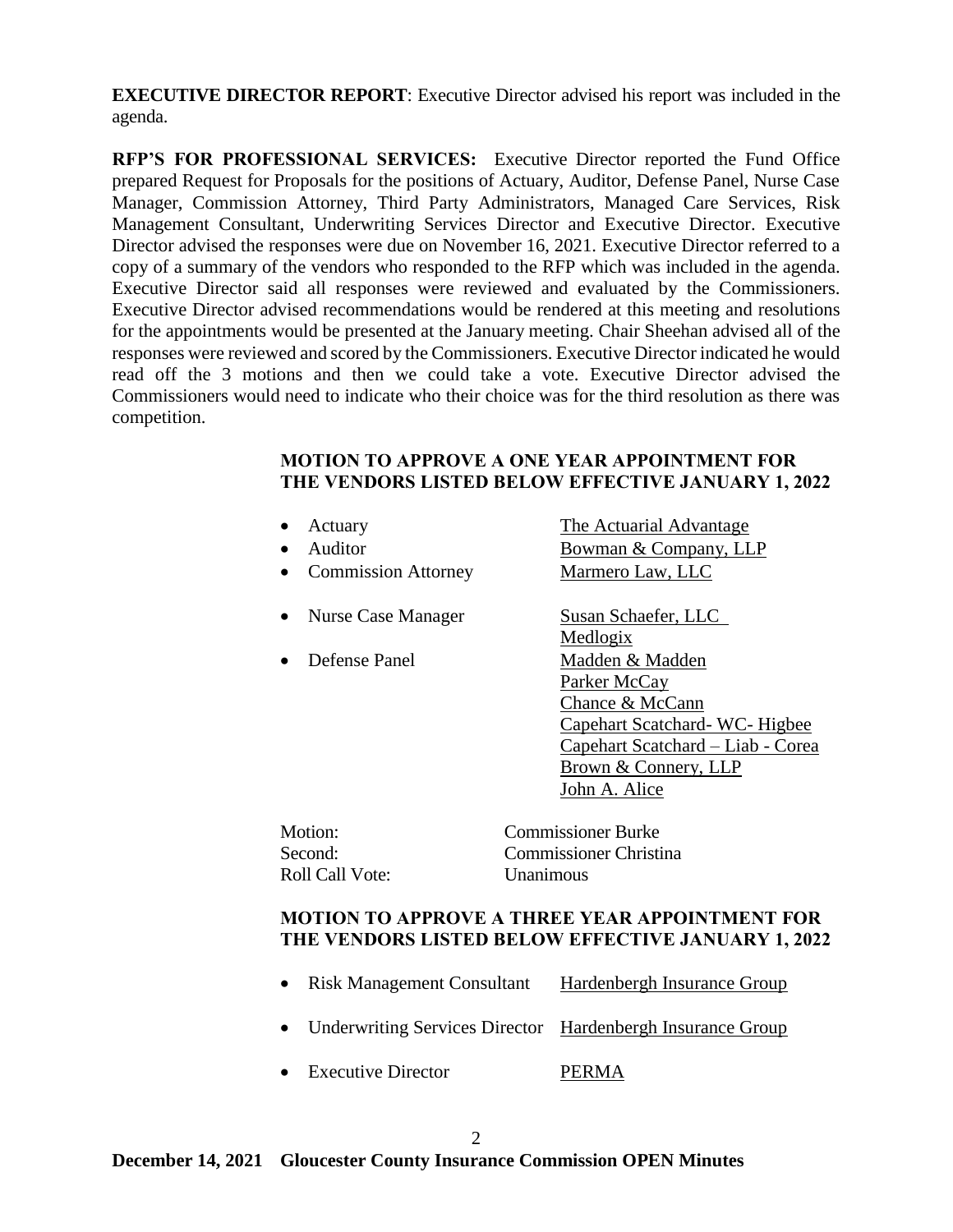Roll Call Vote Unanimous

. Motion: Commissioner Burke Second: Commissioner Christina

In response to Executive Director's inquiry, Chair Sheehan said the Commissioners thoroughly reviewed the responses for the Third Party Administrator and Managed Care Services and the award would go to Inservco Insurance Services, Inc and Medlogix, LLC.

### **MOTION TO APPROVE A THREE YEAR APPOINTMENT FOR THE VENDORS LISTED BELOW EFFECTIVE JANUARY 1, 2022**

- Third Party Administrator Inservco Insurance Services, Inc.
- Managed Care Services Medlogix, LLC
- Motion: Commissioner Burke Second: Commissioner Christina Roll Call Vote Unanimous

**BREIA RENNER SETTLEMENT:** Executive Director advised during Executive Session of our meeting on December 9, 2021 the Renner case was discussed. Executive Director said the matter resolved at mediation on November 18, 2021. Executive Director referred to a copy of Resolution 69-21, Resolution of Authority for Settlement with Breia Renner which was included in the agenda. Executive Director noted the resolution was prepared by the Commission Attorney.

# **MOTION TO APPROVE RESOLUTION 69-21, RESOLUTION OF AUTHORITY WITH BREIA RENNER**

| Motion:        | <b>Commissioner Burke</b> |
|----------------|---------------------------|
| Second:        | Commissioner Christina    |
| Roll Call Vote | <b>Unanimous</b>          |

**OLD BUSINESS: None**

**NEW BUSINESS**: None

**PUBLIC COMMENT:** 

### **MOTION TO OPEN MEETING TO PUBLIC**

| Moved:  | <b>Commissioner Burke</b> |
|---------|---------------------------|
| Second: | Commissioner Christina    |
| Vote:   | <b>Unanimous</b>          |

Hearing no members of the public wishing to speak Chairman Sheehan asked for a motion to close the public comment portion of the meeting.

# 3

#### **December 14, 2021 Gloucester County Insurance Commission OPEN Minutes**